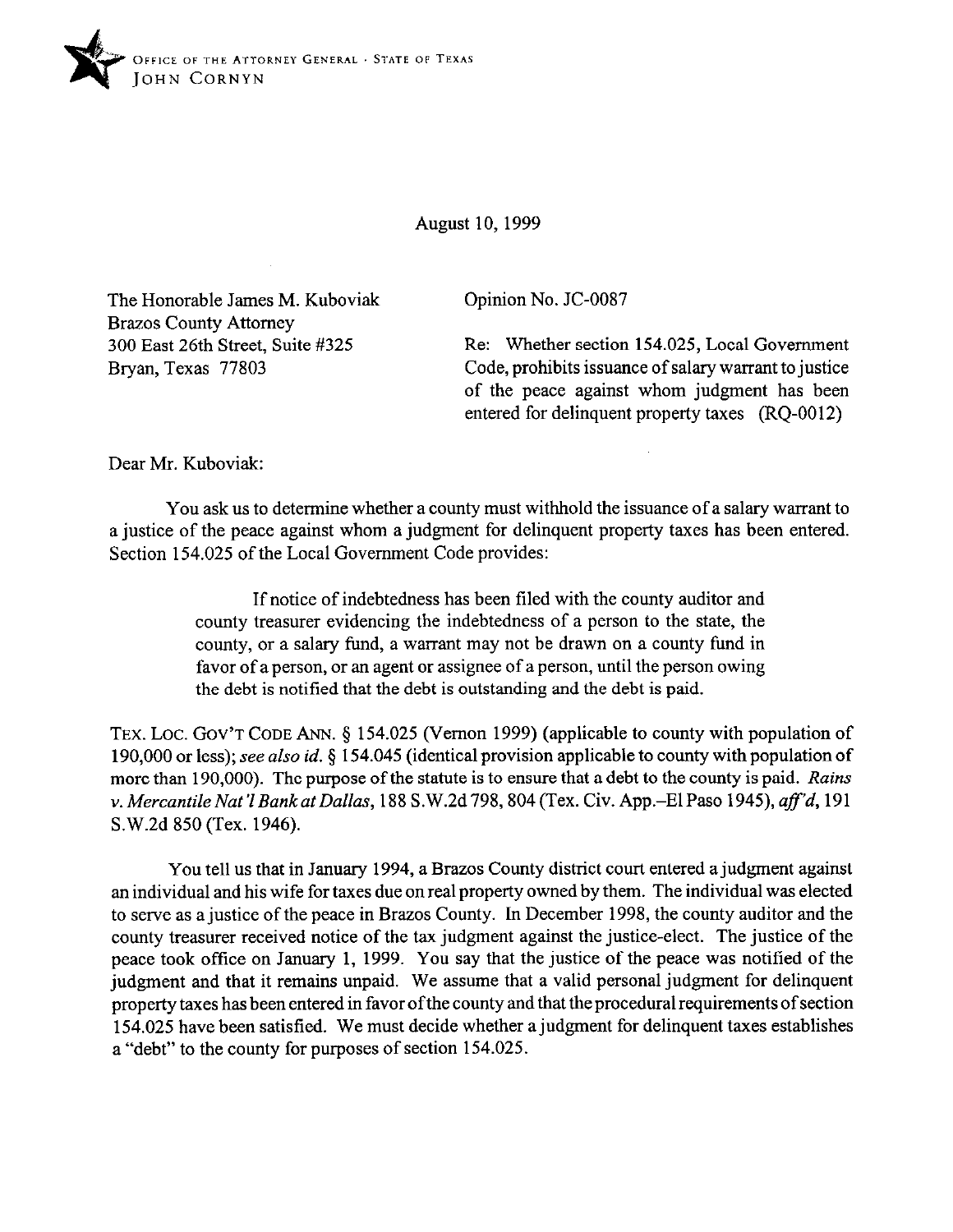Our courts have said that the term "debt" must be construed in the context of the particular statute in which it is *used. See Reconstruction Fin. Corp. Y. Gossett,* 111 S.W.2d 1066, 1073 (Tex. 1938); *Wilburn* v. State, 824 S.W.2d 755,759 (Tex. App.-Austin 1992, no writ). Section 154.025 has existed in substantially the same form since its predecessor was enacted in 1935. See Act of Nov. 14, 1935, 44th Leg., 2d C.S., ch. 465, § 7, 1935 Tex. Gen. Laws 1762, 1765-66. A similar statute, section 403.055 of the Government Code, also has long prohibited the State Comptroller from issuing a warrant to a person indebted to the state. See **TEX. GOV'T CODE ANN. \$ 403.055**  (Vernon 1998). Texas Attorneys General have considered a number of times what constitutes a "debt" for purposes of these statutes.

Opinions of this office have said that a delinquent tax is not a debt for which a county or state warrant may be withheld. See Tex. Att'y Gen. Op. Nos. JM-1193 (1990), O-5249 (1943), O-1089 (1939). These opinions have relied in main part upon cases holding that a tax is not a "debt" in the ordinary sense ofthe word, although none of the cases cited in the opinions construed the term in the context of a warrant withholding statute. See Tex. Att'y Gen. Op. Nos. JM-1193 (1990) at 2 (citing *Brooks* v. *Brooks,* 515 S.W.2d 730,733 (Tex. Civ. App.-Eastland 1974, writ ref dn.r.e.)), O-5249 (1943) at 3-4 (citing *Dallas Joint Stock Land Bank Y. Ellis County Levee Improvement Dist. No. 3,*  55 S.W.2d 227,229 (Tex. Civ. App.-El Paso 1932, no writ )), O-1089 (1939) at 2-3 (same).

Although this offrce has said that a delinquent tax is not a debt, opinions have also said that once a judgment is entered for delinquent property taxes, a debt is established. Attorney General Opinion No. O-1089 explained: "'[Ulntil a tax claim is officially established by an adjudication in a court of competent jurisdiction, it might be said to be doubtful and oft times on account of the omission of some statutory requisite or procedure tax claims are defeated."' Tex. Att'y Gen. Op. No. O-1089 (1939) at 2 (quoting Letter from Assistant Attorney General H. L. Williford to Honorable A. E. Hickerson, Montgomery County Auditor (Oct. 29, 1938)). Noting the statutory procedure by which a delinquent taxpayer is notified and the delinquency ascertained by a court, the opinion distinguished a judgment for delinquent taxes from a mere delinquency. "In holding up money which the county owes to an individual, who is a delinquent taxpayer, a county Auditor would be, in effect, acting as a judge and jury over said taxpayers liability for the tax." *Id.* at 3. The opinion concluded that a delinquent tax was not a debt for which a salary warrant could be withheld, but suggested that if a judgment were entered for the delinquent tax, a debt would have been created.

The conclusion that a tax delinquency judgment establishes a debt is consistent with the line of opinions requiring a judgment or other definite basis for the debt in order for the withholding statutes to apply. In Attorney General Opinion No. WW-1504, it was undisputed that a deputy sheriff had misappropriated county funds. The opinion held, however, that "absolute liability" must be established and the obligation must be "definitely ascertained" in order for a debt to be established for purposes of the withholding statute. "In the event that a court of competent jurisdiction should enter a final judgment establishing such a definite sum as the liability of the sheriff, then, and only in that event, would a debt arise from this set of circumstances." Tex. Att'y Gen. Op. No. WW-1504 (1962) at 2. In Attorney General Opinion No. MW-416, this office said that to warrant withholding there must be "an established legal obligation, by which is meant such

 $\overline{1}$ 

 $\bar{z}$